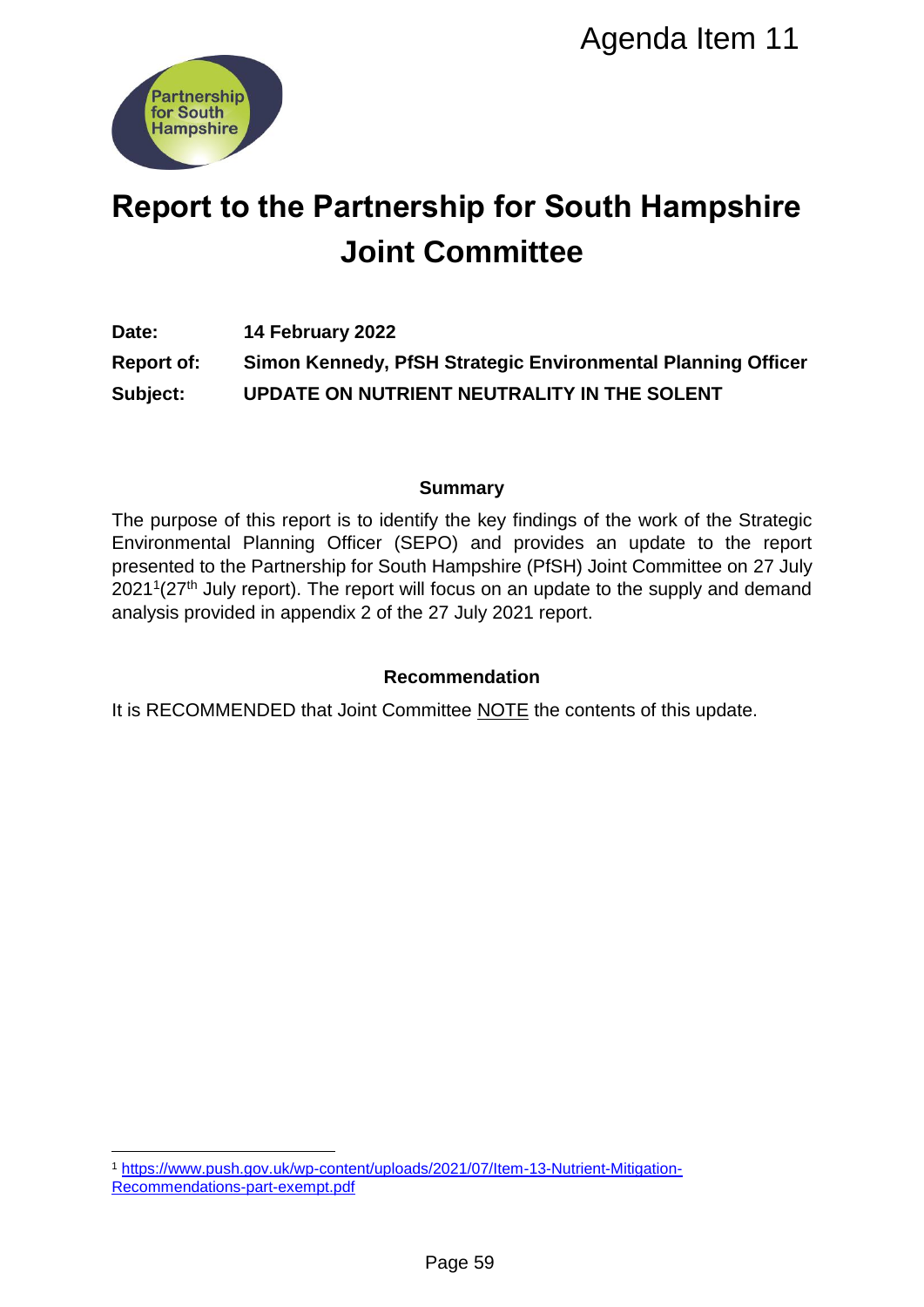# **1. Background**

- 1.1 The report on 27 July 2021, along with numerous other reports provided to Joint Committee previously<sup>2</sup>, are considered to provide sufficient background for those not already familiar with nutrient neutrality in the Solent.
- 1.2 The 27 July report set out a number of recommendations to member local planning authorities (LPAs) that were endorsed by Joint Committee. The following paragraphs set out an update relating to each recommendation.

Recommendation-

*'Local planning authorities consider the purchase of nitrogen mitigation credits from mitigation suppliers specifically to meet the needs of minor development based on an individual authority's assessment of need.'*

After careful consideration, including assessment of potential uptake by developers, the majority of LPAs have chosen to rely on provision of credits directly to developers from mitigation providers rather than invest public money on the direct purchase of credits.

Recommendation –

*'Local planning authorities that wish to purchase credits are recommended to do so on a combined catchment basis to ensure best market value is achieved.'*

As there were insufficient LPAs in a position to purchase credits, this recommendation was not taken forward. However, it should be noted that LPAs such as Havant Borough Council, Eastleigh Borough Council and Test Valley District Council have all directly intervened to financially support, or directly deliver, mitigation schemes.

Recommendation –

*'Local planning authorities use a standard suite of template legal agreements to reduce the legal costs to developers and to make the determination of application process more efficient.'*

This recommendation has been carried forward by all but one of the impacted LPAs with the outstanding LPA likely to adopt a similar approach in early 2022.

By entering into overarching legal agreements with mitigation providers and other LPAs, permitting LPAs are able to ensure that there is an appropriate framework for management and maintenance that is enforceable by the permitting authority, even where the mitigation is not in their administrative area. This system has also helped to greatly reduce the time and cost associated with permitting schemes using strategic offsite mitigation. The benefit of this approach can be seen through the use of strategic schemes, to support sustainable development, as shown in the next section of this report.

# **2. Availability of Credits**

2.1 There is now a sufficient supply of 'strategic' nutrient neutrality mitigation options to aid the delivery of growth in the Solent region. There are currently ten strategic

<sup>1</sup> <sup>2</sup> PfSH Joint Committee Meeting Page - [Nutrient Neutrality Updates from 2019 -](https://www.push.gov.uk/work/our-meetings/joint-committee/) 2021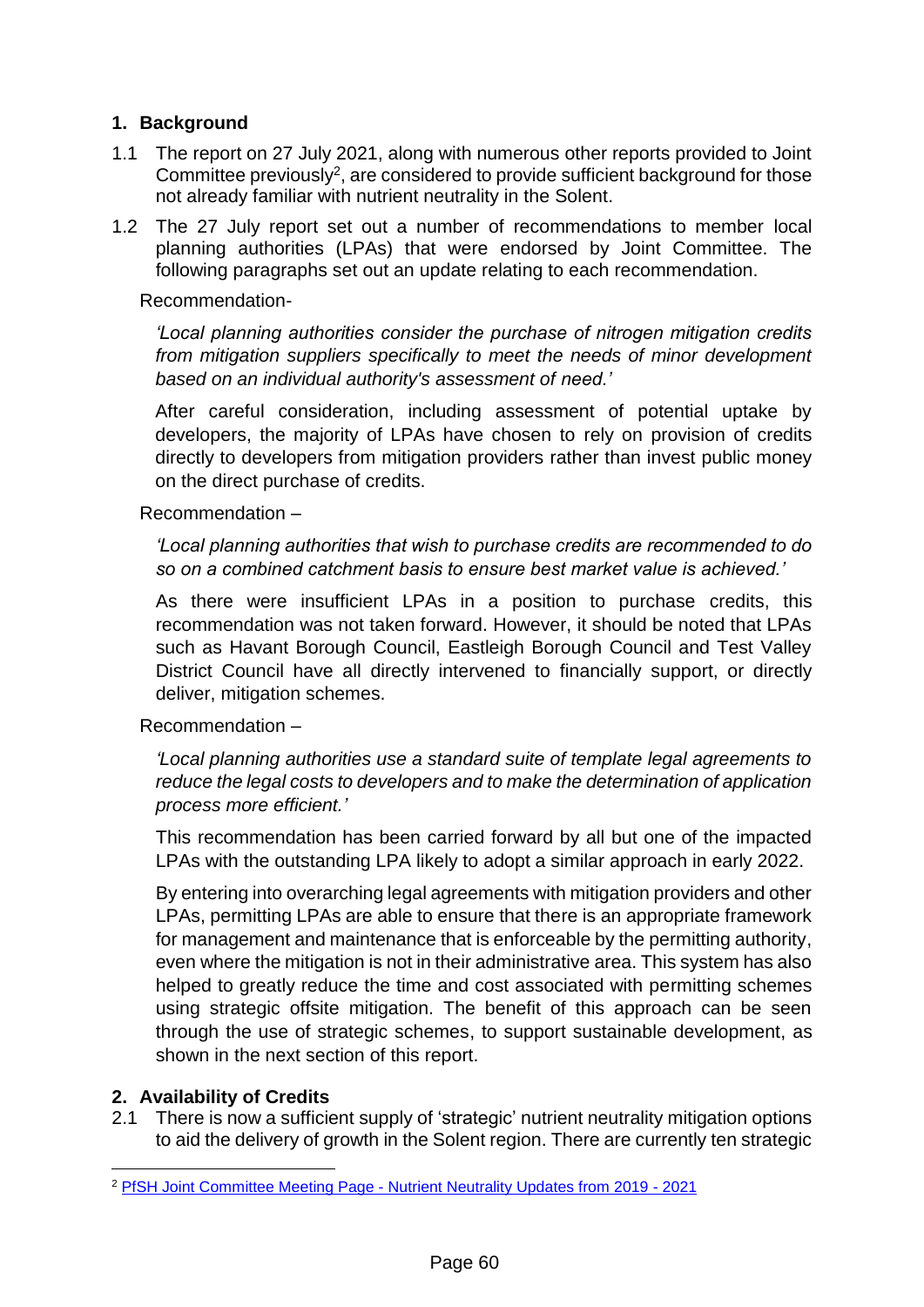mitigation sites listed on the PfSH website<sup>3</sup> to guide developers to potential mitigation schemes. Additionally, two further schemes are available to satisfy the strategic need for mitigation which are not yet listed on the PfSH website (Warblington Farm and Heaton Farms).

- 2.2 A December 2021 review of nutrient neutrality credits sold, from strategic mitigation providers, has shown that credits are now available in all catchments of the sub-region. The review has also shown that, supported by an effective legal framework, mitigation sites are actively selling credits to support planning applications and that this is allowing sustainable development to take place. This review undertakes an in-depth analysis of supply and demand in the Test and Itchen and East Hants catchments as this represents the large majority of planned growth for PfSH members.
- 2.3 Figure 1 shows the available strategic mitigation schemes, including the Warblington Farm and Heaton Farm schemes, the total credits available from the scheme and the total credits remaining from the scheme.
- 2.4 Key facts and limitations relating to the data shown in Figure 1:
- 4,270 credits have been sold to support planning applications.
- Approximately 2872 dwellings unlocked through strategic mitigation<sup>4</sup>.
- The value of credits sold is in excess of £11m<sup>5</sup>.
- This does not account for on-site, mitigation solutions.
- Nor does it account for developer led small scale off-site mitigation

1

<sup>3</sup> <https://www.push.gov.uk/work/mitigation-schemes-available-to-developers/>

<sup>4</sup> Based on 0.8 credits per dwelling for credits sold in the East Hampshire Catchment and 2 credits per dwelling for the Test and Itchen Catchment

<sup>5</sup> Based on an average value of all credits sold of £2750 per Kg/TN/Yr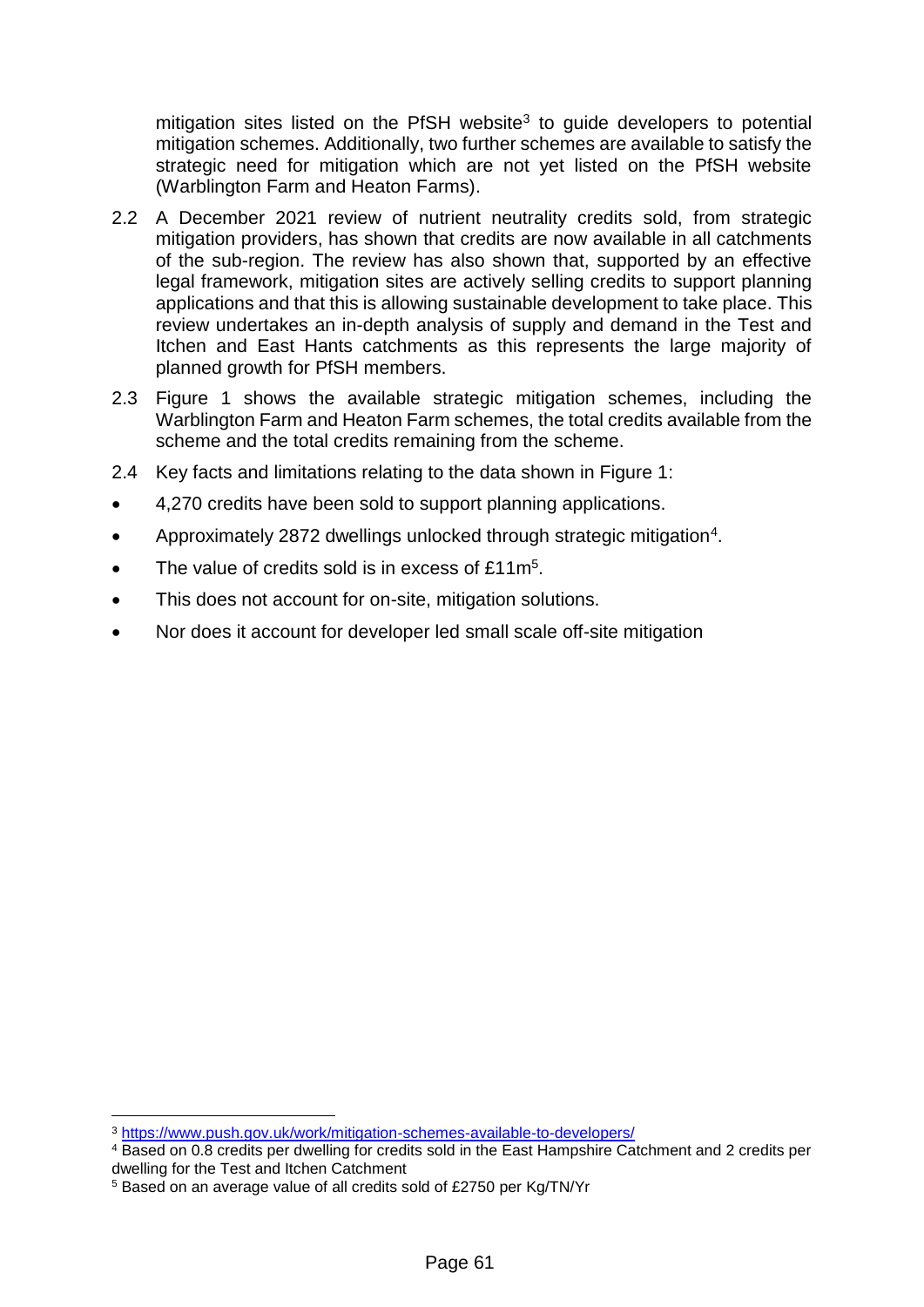

*Figure 1 - Strategic Mitigation Supply*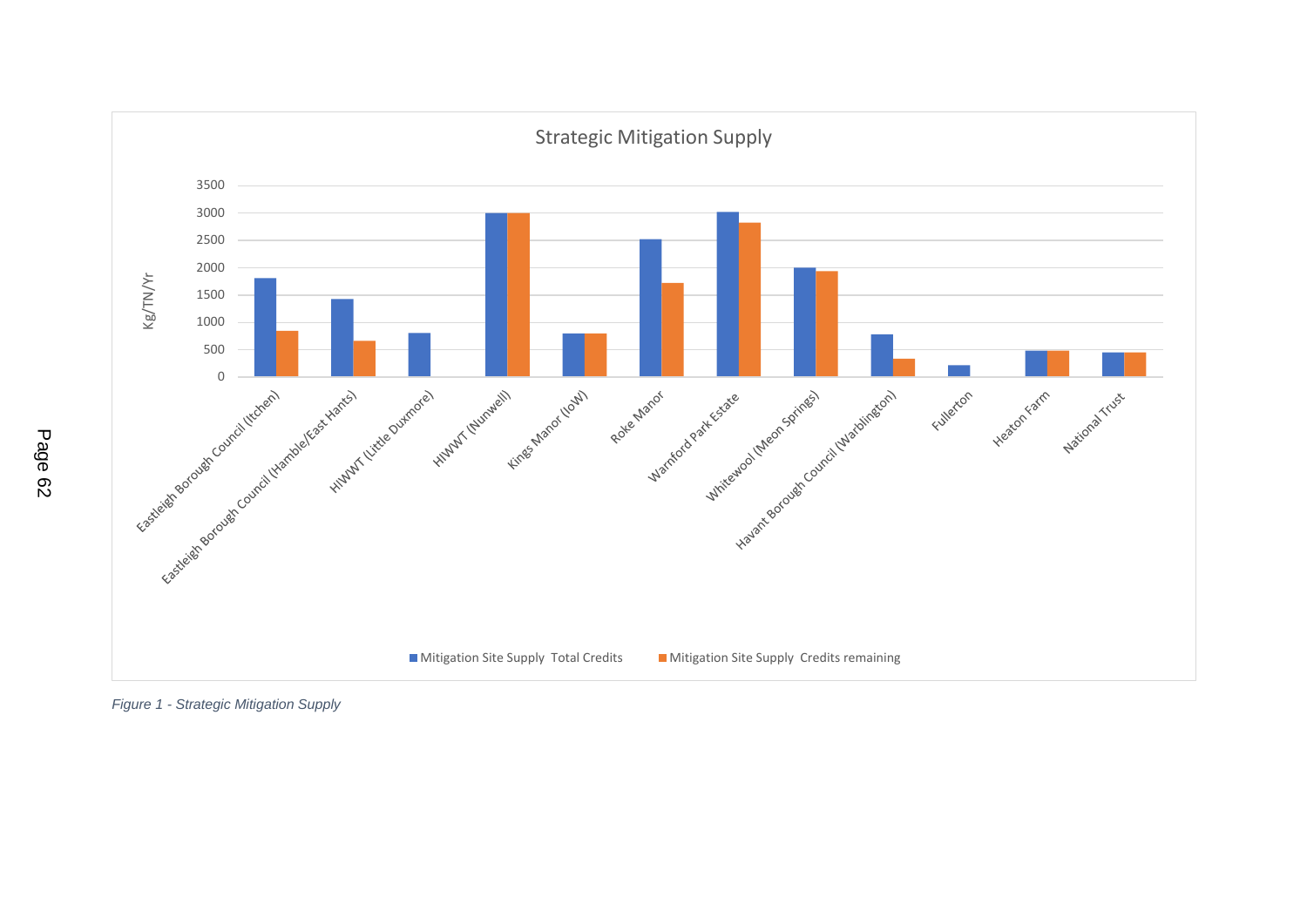# **3. Supply and demand**

- 3.1 In the Solent sub-region we are now in a position where sustainable growth can continue with the support of private land owners, institutional landowners and local authorities all contributing to the supply of suitable nutrient mitigation land. However, both the concept of nutrient neutrality, in the context of residential development, and the Solent's emerging mitigation market are still in the relatively early stages of development. As such the situation must be monitored closely in order to ensure that the mitigation market is sustainable, so that growth can continue across the sub-region. PfSH has recently extended the role of the SEPO until up to December 2023 and part of the ongoing role of the SEPO will be to produce six-monthly updates to the supply and demand analysis in order to confirm the sustainability of the current approach.
- 3.2 The supply and demand position for the East Hants and Test and Itchen catchments are shown under the relevant subheadings below. However, the following limitations to the data and interpretations must be considered.
- These data have been collected mid-financial year, with LPA housing trajectories using a financial year reporting period. As such, the housing supply trajectory data for the 2021/22 reporting period has been reduced by 75% to account for the time remaining in this accounting period.
- These data do not account for the supply of on-site solutions or off-site solutions that are not strategic and available to multiple developments, this may result in significant over-estimation of the demand figures.
- Development in some LPAs can be served by different waste water treatments works with differing permit levels, in these instances an average credit per dwelling figure is used to represent the available waste water treatment works that may serve the development.
- 3.3 The limitations to the data shown in paragraph 5.2 may, in part, be overcome in the forthcoming summer 2022 supply and demand update. The limitation of the current data may result in demand being double counted in instances where large developments may be meeting their mitigation needs on-site. The summer 2022 supply and demand update will be able to use total new dwelling permission figures collated at financial year end by Hampshire County Council. This will allow the data to be synchronised with housing trajectory reporting whilst providing a much greater indication of the number of dwellings permitted outside of strategic schemes, such as through on-site provision.

# East Hampshire Supply and Demand Position

- 3.4 The current supply and demand position for the East Hampshire catchment is shown in figure 2. Key facts and limitations relating to the data in figure 2 are:
- Supply shown excludes 2,287 credits already sold to permitted schemes, permitted schemes account for development of approximately 1,830 homes.
- A figure of 0.8 Kg/TN/Yr per dwelling was used to calculate demand.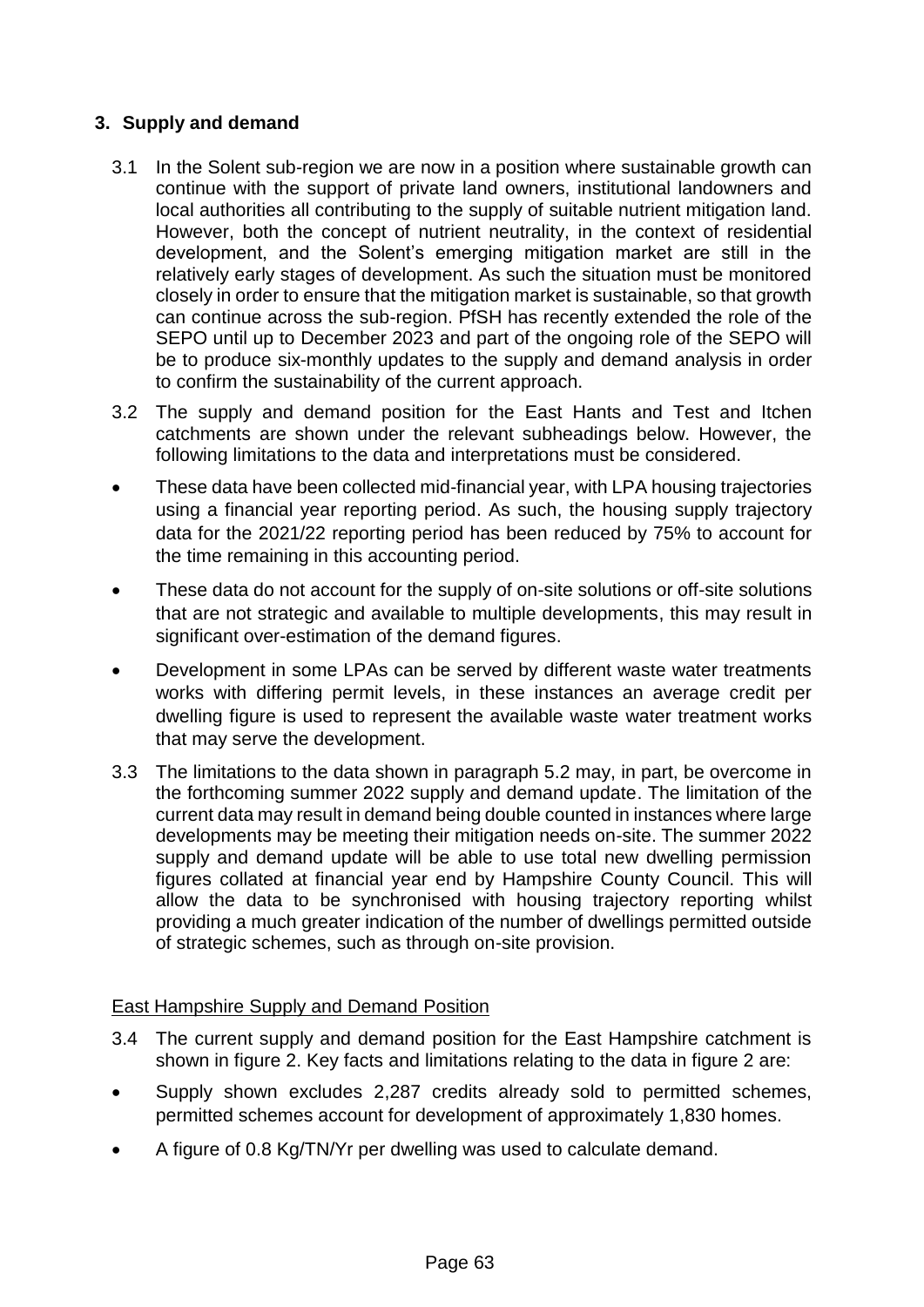- No account has been made for sites that may be able to utilise on-site mitigation and as such the actual demand figure may be lower than shown
- A small proportion of development in Havant is likely to drain to WWTWs in Chichester. There is sufficient mitigation in the Chichester catchment to satisfy the demand in Havant.
- 3.5 Development in the East Hampshire catchment is predominantly served by Budds Farm and Peel Common WWTWs. Both treatment works employ the best available technology available within the sub-region for the removal of total nitrogen. As such, it is considered unlikely that more effective technology will be employed for nitrogen removal in waste-water treatments works in the East Hampshire catchment, and no sensitivity testing has been completed in this regard.
- 3.6 There has been a number of privately led mitigation schemes developed within the East Hampshire catchment. Given the available schemes coming forward within the last two years, an assessment has been made of the ongoing supply and demand position on the basis that mitigation continues to come forward at the same rate. The effect of this projected supply against demand is shown in figure 3. The following basic formular was used to project future delivery:

Total new supply of credits for  $20/21$  and  $21/22 = 11,346$ 

11,346 / 2 = an average of 5,673 Kg/TN/Yr of new supply per year

The limitations of assessing assumed future delivery of mitigation schemes, based on currently available data, is recognised. However, based on the emerging market it is considered that figure 3 provides a realistic view of future supply and demand, whilst making clear the need to support further mitigation schemes to continue to come forward.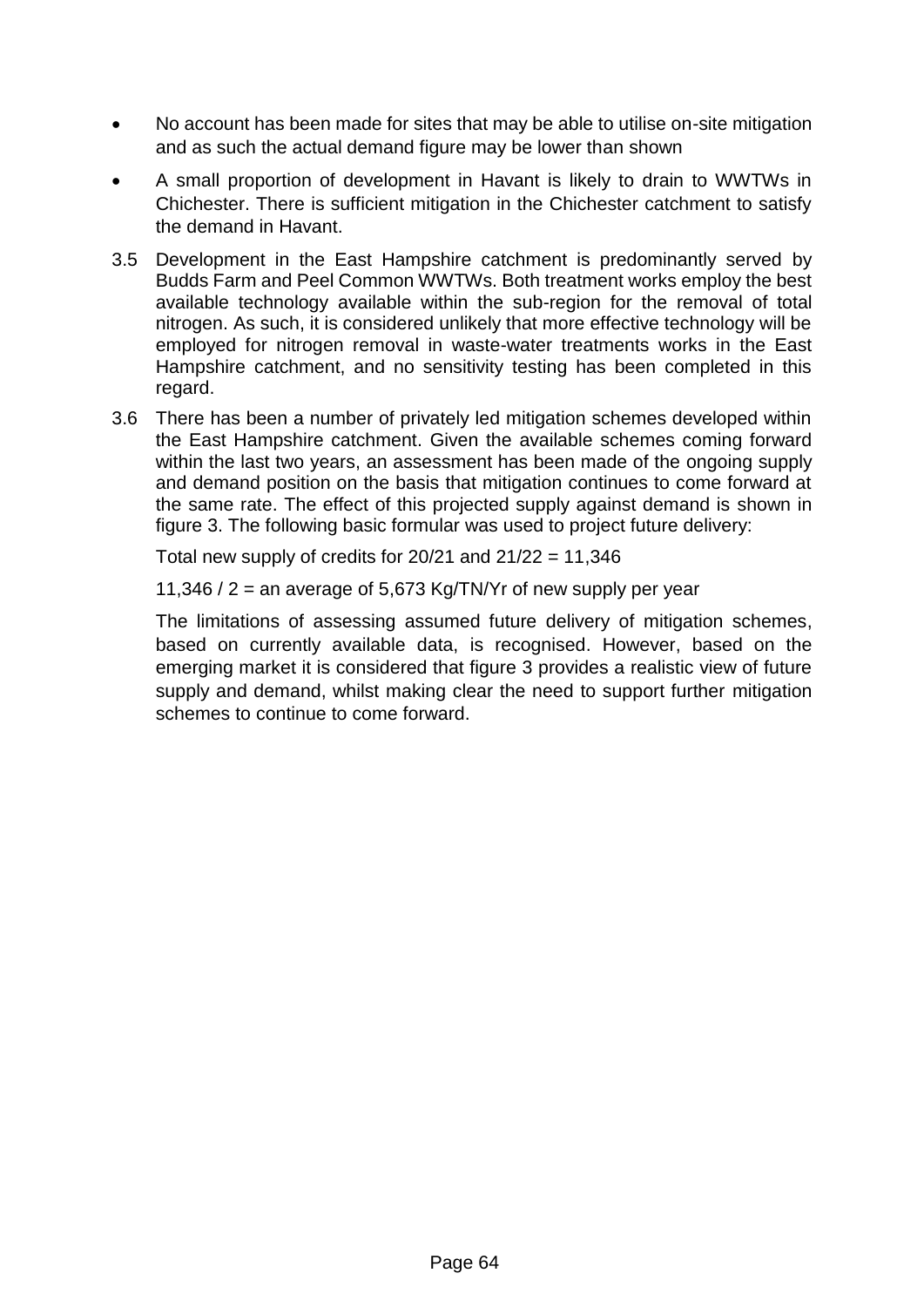

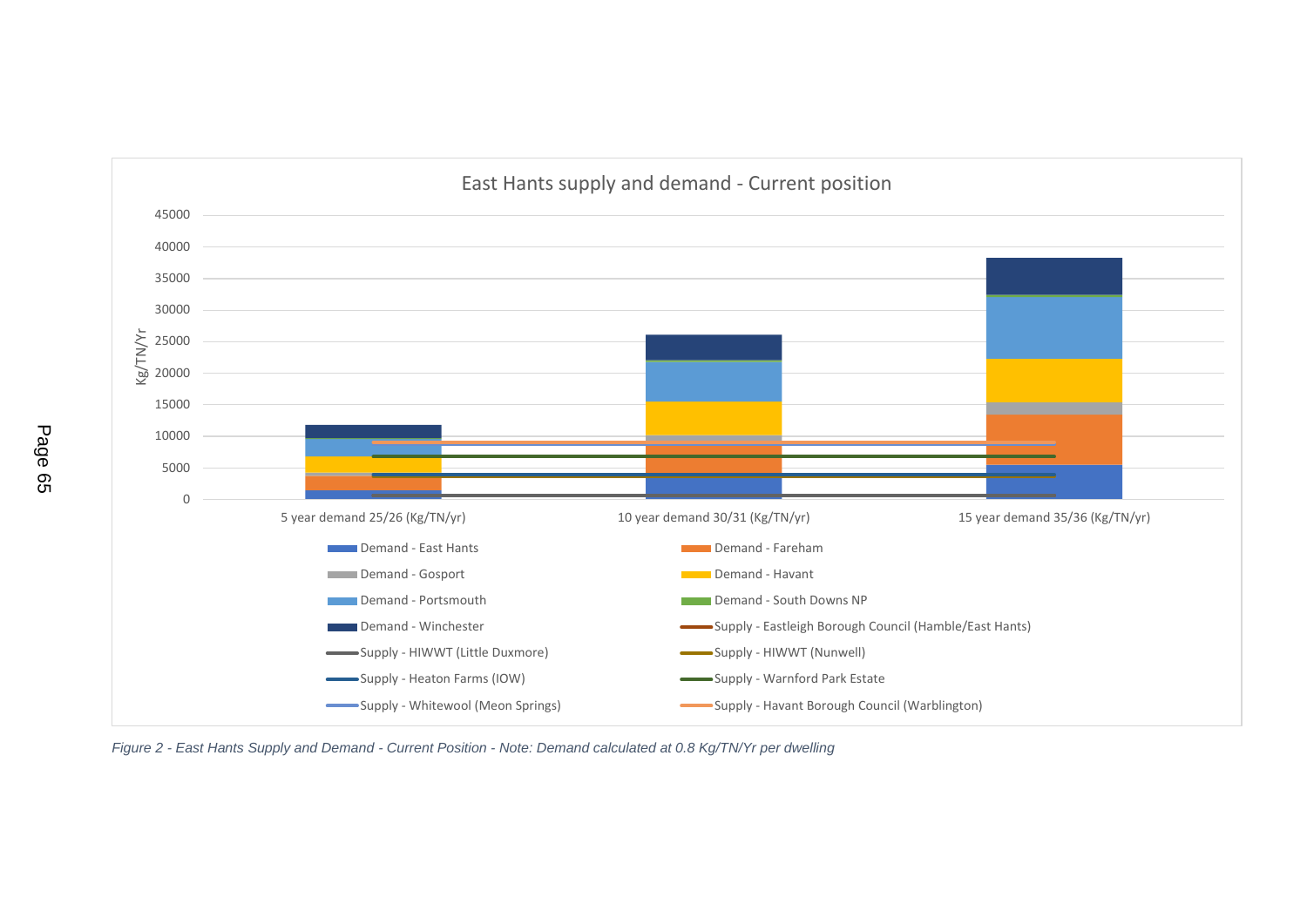

*Figure 3 - East Hants catchment supply and demand - Projected supply*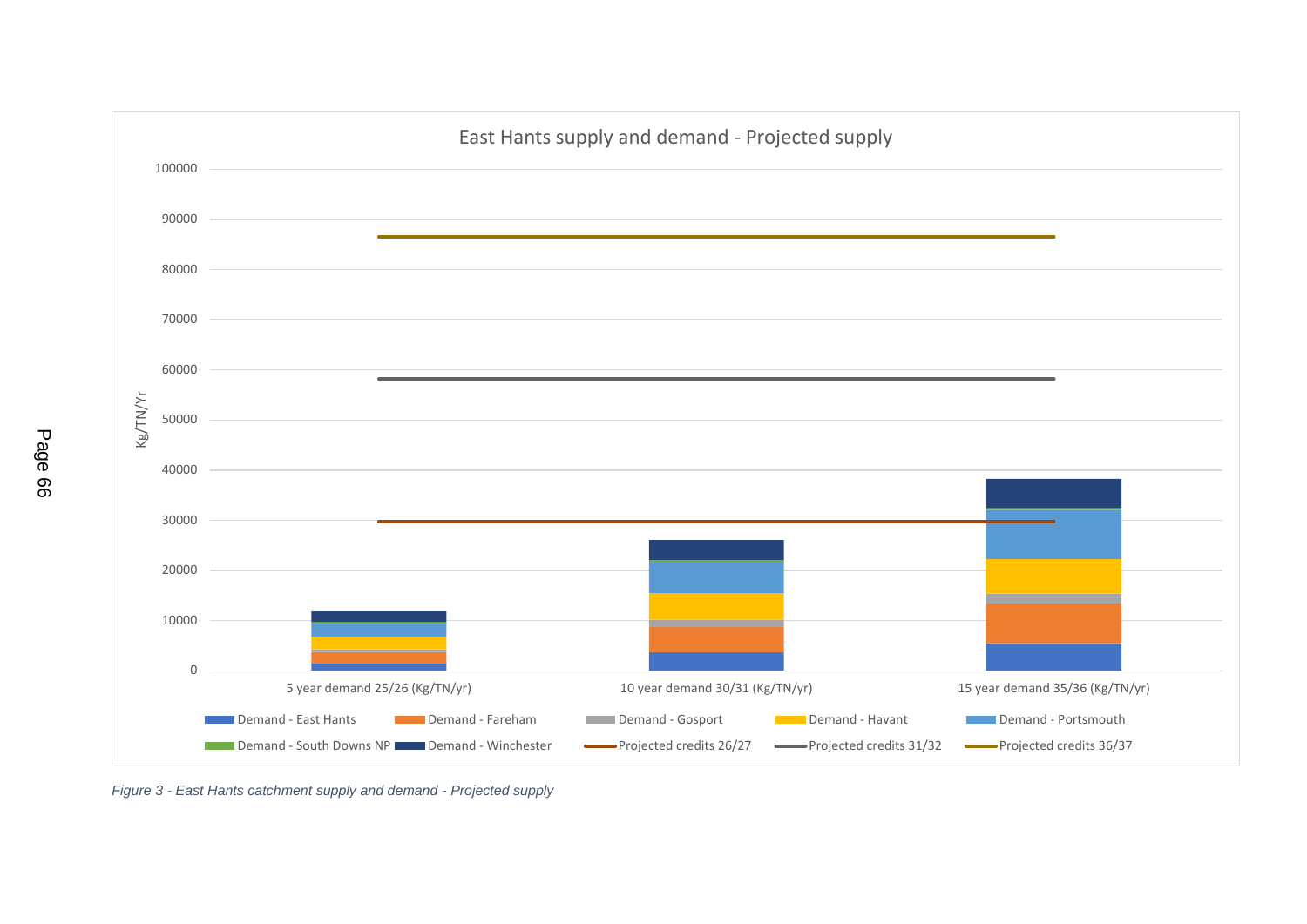## East Hampshire Catchment Summary

3.7 The East Hampshire catchment has a current supply of strategic mitigation for approximately 11,323 dwellings. There are a number of emerging mitigation schemes at varying stages of development within the catchment, based on these currently emerging schemes it is considered very likely that sufficient schemes will come forward to meet the supply of nutrient mitigation in the short medium and long term as shown in figure 3. Further reviews of supply and demand will be required to ensure that supply continues to outstrip demand.

### Test and Itchen Supply and Demand Position

- 3.8 The current supply and demand position for the Test Valley catchment is shown in figure 4. Key facts and limitations relating to the data in figure 3 are:
	- Supply figures shown excludes 2084 credits already sold to development schemes. These schemes account for development of approximately 1,042 homes.
	- No account has been made for sites that may be able to utilise on-site mitigation $6$  and as such the actual demand figure may be lower than shown
	- Calculating the demand for nutrient mitigation in the Test Valley catchment is particularly complex due to the large number of waste-water treatment works with differing total nitrogen permit limits. Permit limits for waste-water treatment works in the Test Valley could result in between 0.8 Kg/TN/Yr and 2.9 Kg/TN/Yr of mitigation required per dwelling, dependent on which waste-water treatment works the development drains to. Table 1 shows the assumptions made with regard to amount of mitigation required per dwelling in each local planning authority area, based in most cases on an average of permit levels within WwTWs serving the Local Authority area.

| <b>Local Authority</b>       | <b>Notes</b>                                            |
|------------------------------|---------------------------------------------------------|
| <b>Basingstoke and Deane</b> | 1.2 Kg per dwelling average                             |
| East Hants                   | 0.8 Kg per dwelling average                             |
| Eastleigh                    | 1.2 Kg per dwelling average                             |
| <b>New Forest District</b>   | Full assessment made regarding likely permit limits for |
|                              | planned development                                     |
| New Forest NP                | 2kg per dwelling average                                |
| Southampton                  | 1.5kg per dwelling average                              |
| <b>Test Valley</b>           | 2.4kg per dwelling average                              |
| Winchester                   | 1.2kg per dwelling average                              |

| Table 1 - Mitigation multiplier assumptions |  |  |
|---------------------------------------------|--|--|
|---------------------------------------------|--|--|

1

<sup>6</sup> With the exception of the allocated development at Fawley which has a proposed mitigation solution, the associated dwellings are not included in the demand for New Forest District Council.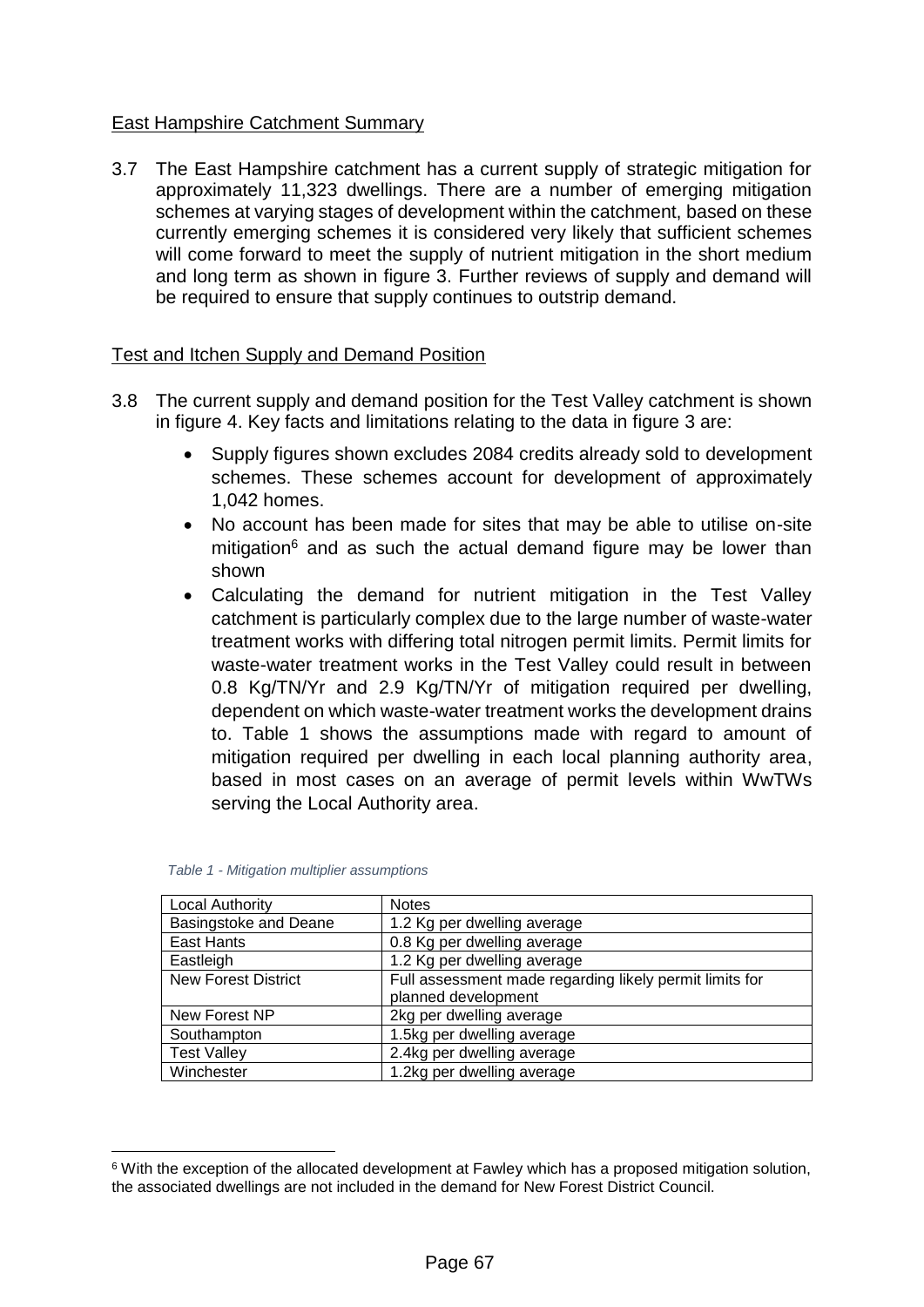- 3.9 Calculating the demand for nutrient mitigation in the Test and Itchen catchment is particularly complex due to the large number of waste water treatment works with differing total nitrogen permit limits. Permit limits for waste water treatment works in the Test and Itchen could result in between 0.8 Kg/TN/Yr and 2.9 Kg/TN/Yr of mitigation required per dwelling, dependent on which waste water treatment works the development drains to. To play their part in restoring the areas protected habitats to favourable condition, it is anticipated that Southern Water will seek to improve the technology in waste-water treatment works in their next funding round. As such an assessment has been made of the impact should all development in the Test and Itchen catchment require 0.8 Kg/Tn/Yr as mitigation. 0.8 Kg/TN/Yr was used as this is currently the best technology employed in waste water treatment works in the impacted area. Figure 4 shows the results of this assessment.
- 3.10 There has been a number of privately led mitigation schemes developed within the Test and Itchen catchment, with all available schemes coming forward within the last two years an assessment has been made of the ongoing supply and demand position on the basis that mitigation continues to come forward at the same rate. The effect of this projected supply against demand is shown in figure 5. The following basic formula was used to project future delivery:

Total new supply of credits for  $20/21$  and  $21/22 = 6,138$ 

 $6,138 / 2$  = an average of 3,069 Kg/TN/Yr of new supply per year

The limitations of assessing assumed future delivery of mitigation schemes, based on currently available data, is recognised. However, based on the emerging market it is considered that figure 6 provides a realistic view of future supply and demand, whilst making clear the need to support further mitigation schemes to continue to come forward.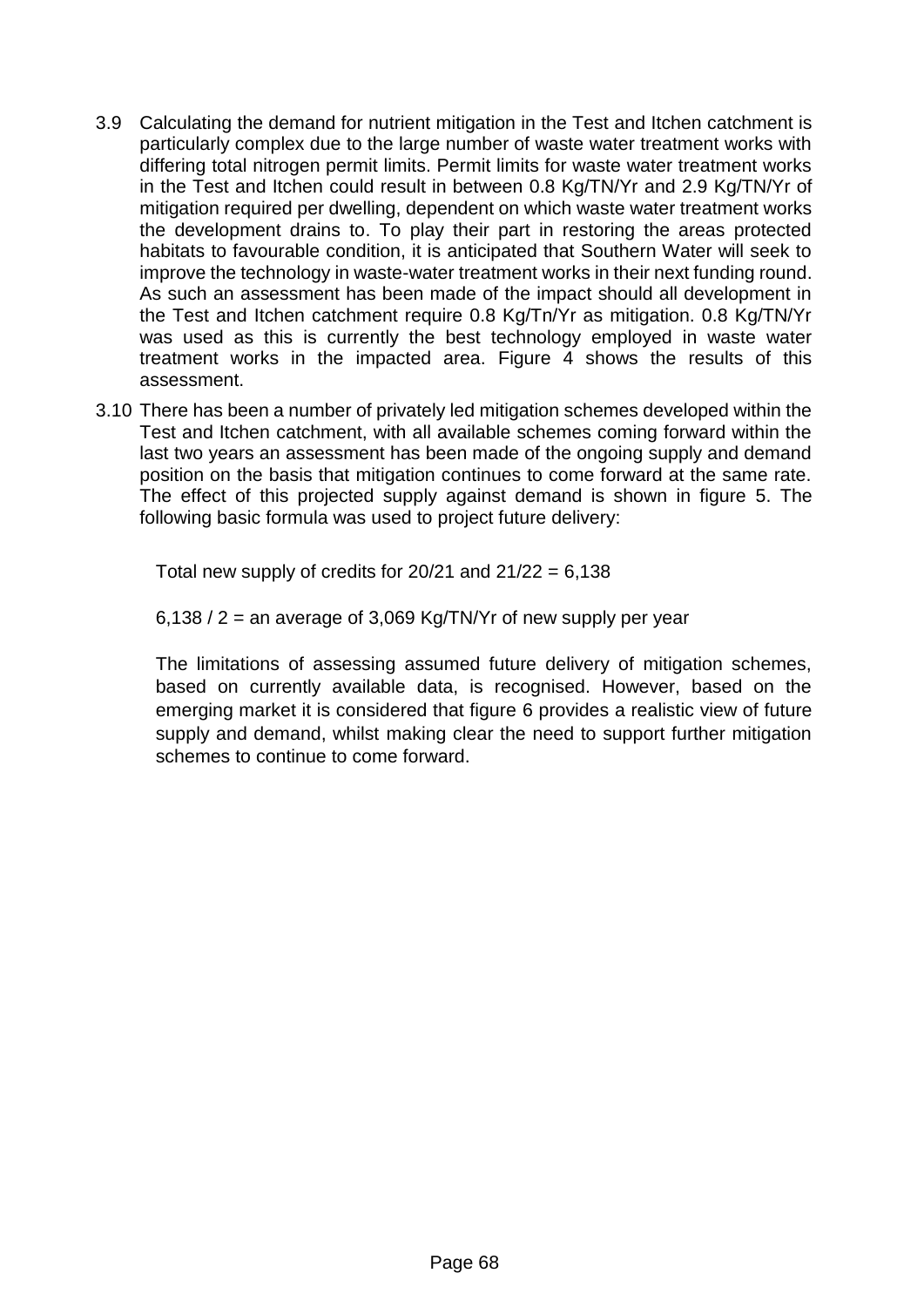

*Figure 4 - Test and Itchen supply and demand - current position*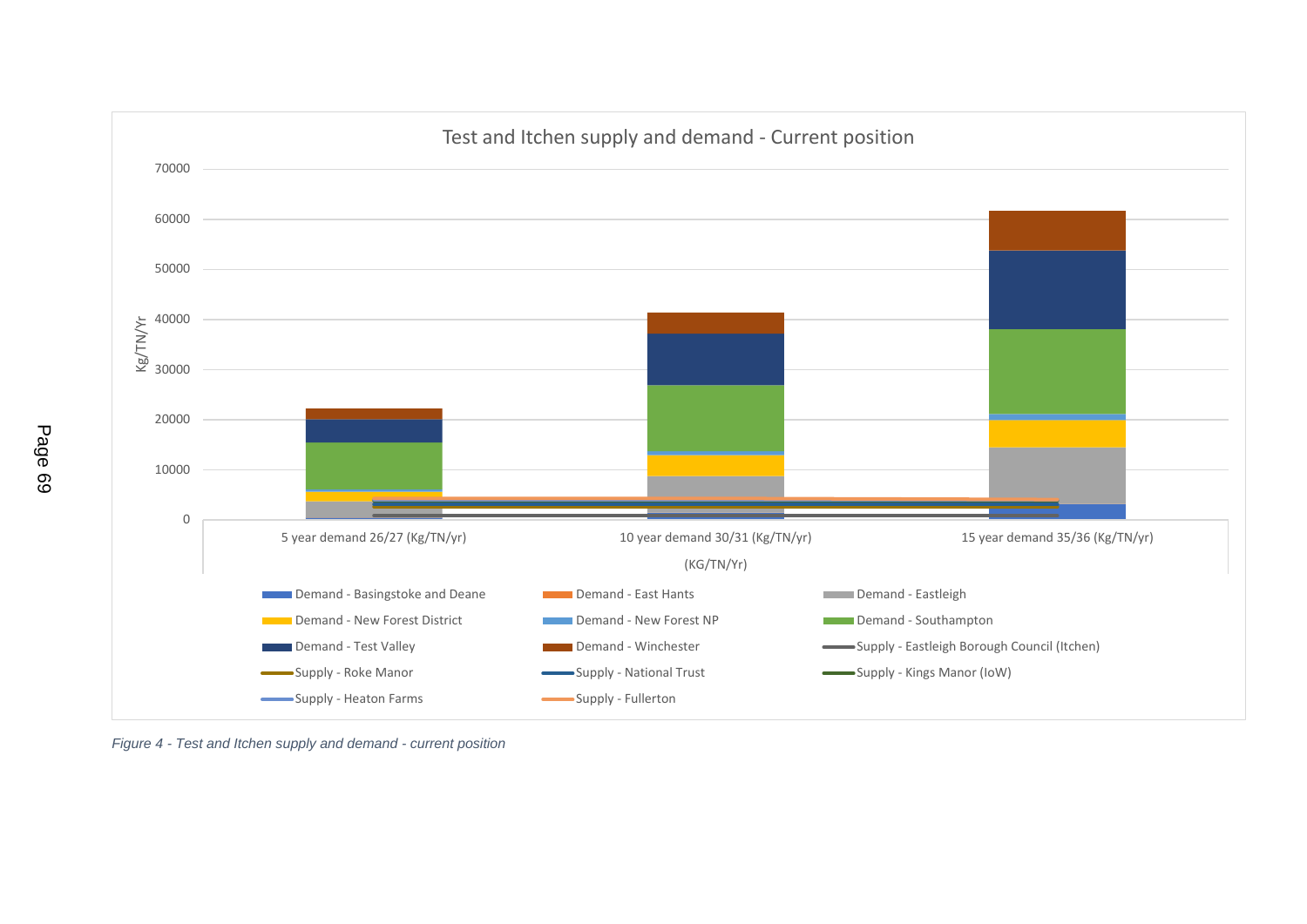

*Figure 5 – Test and Itchen supply and demand - Projected supply and demand based on waste water treatment work improvements (0.8Kg/TN/Yr per dwelling)*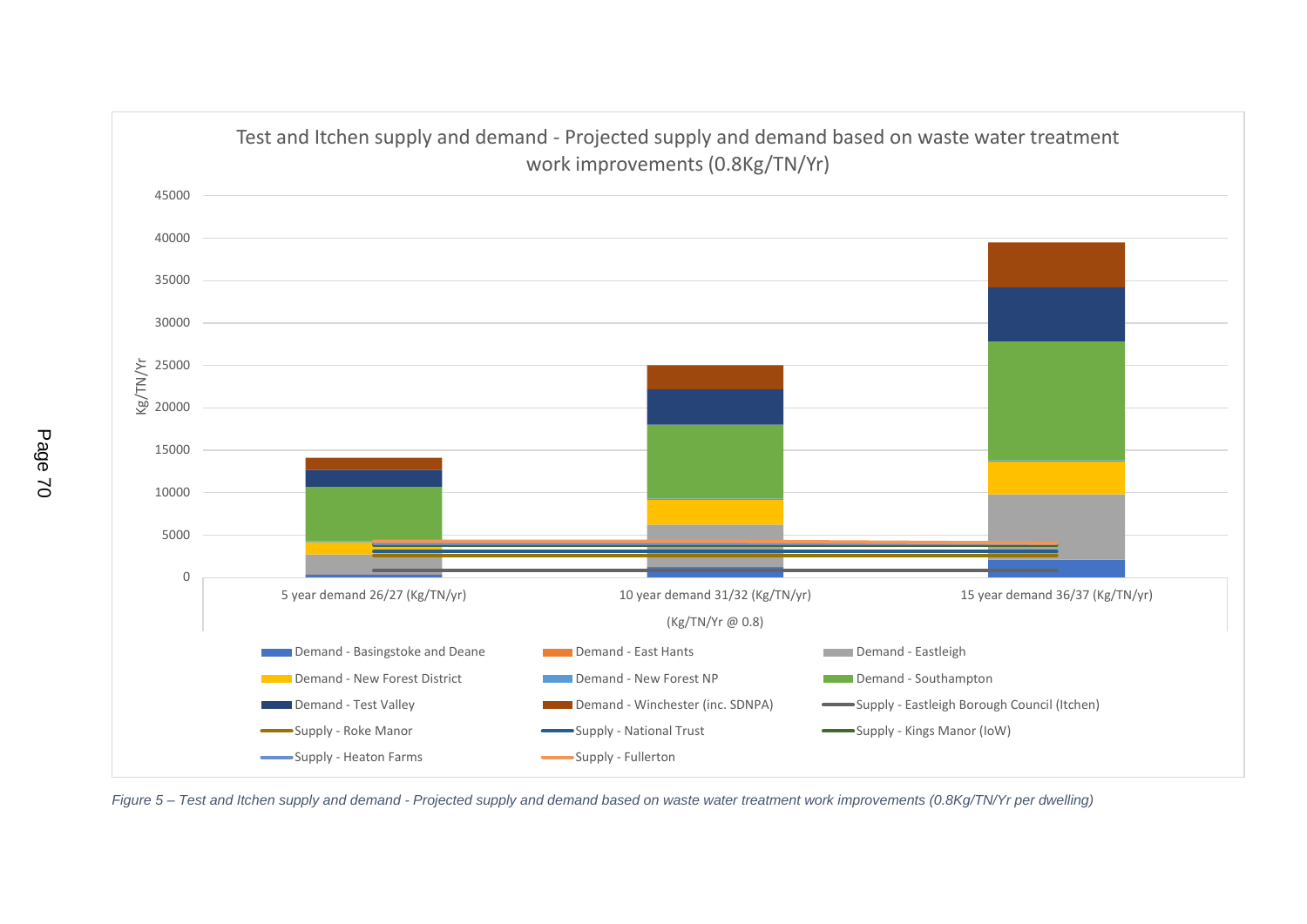

*Figure 6 - Test and Itchen supply and demand - Projected supply*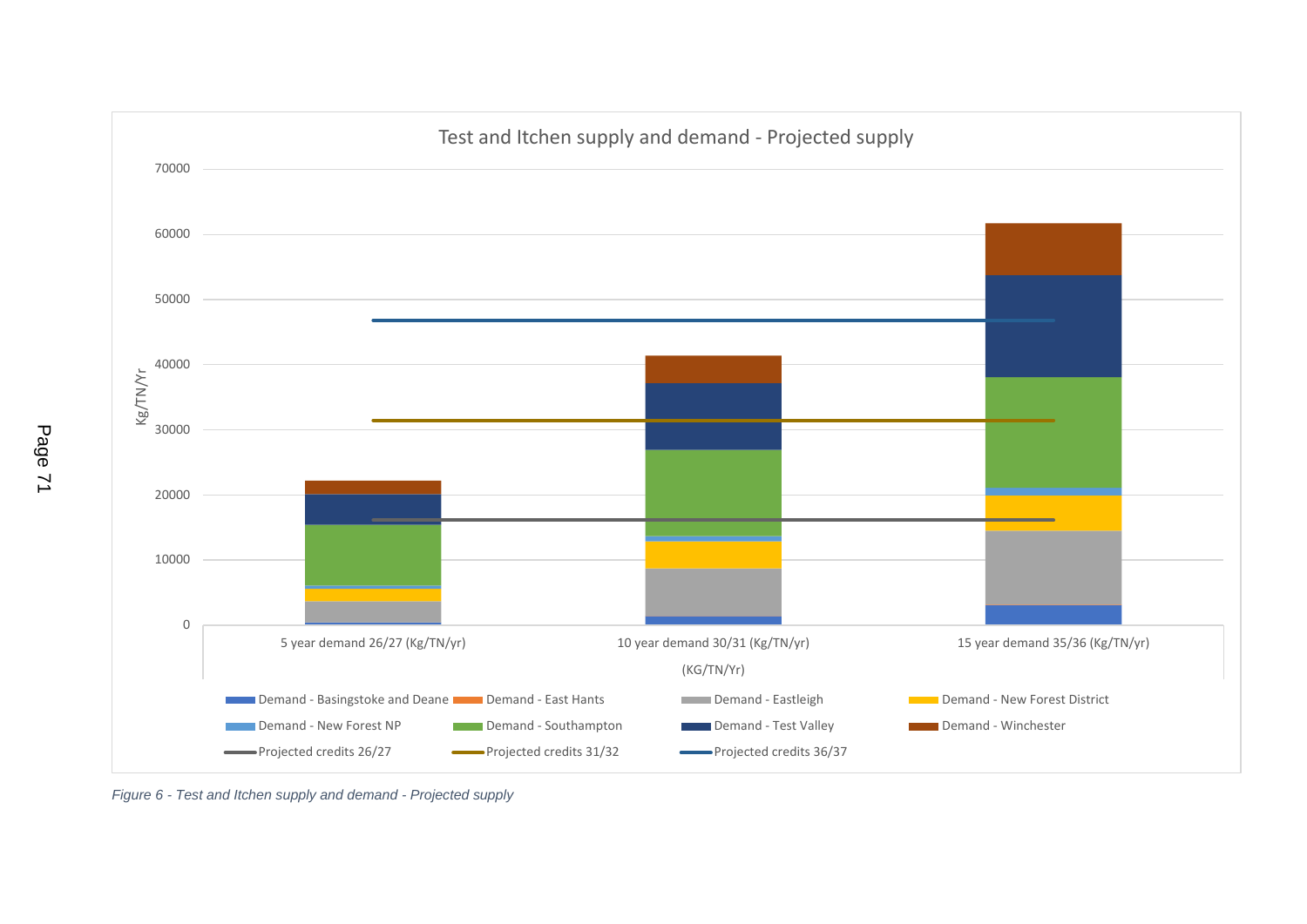

*Figure 7 – Test and Itchen supply and demand - Projected supply and demand position plus waste water improvement works*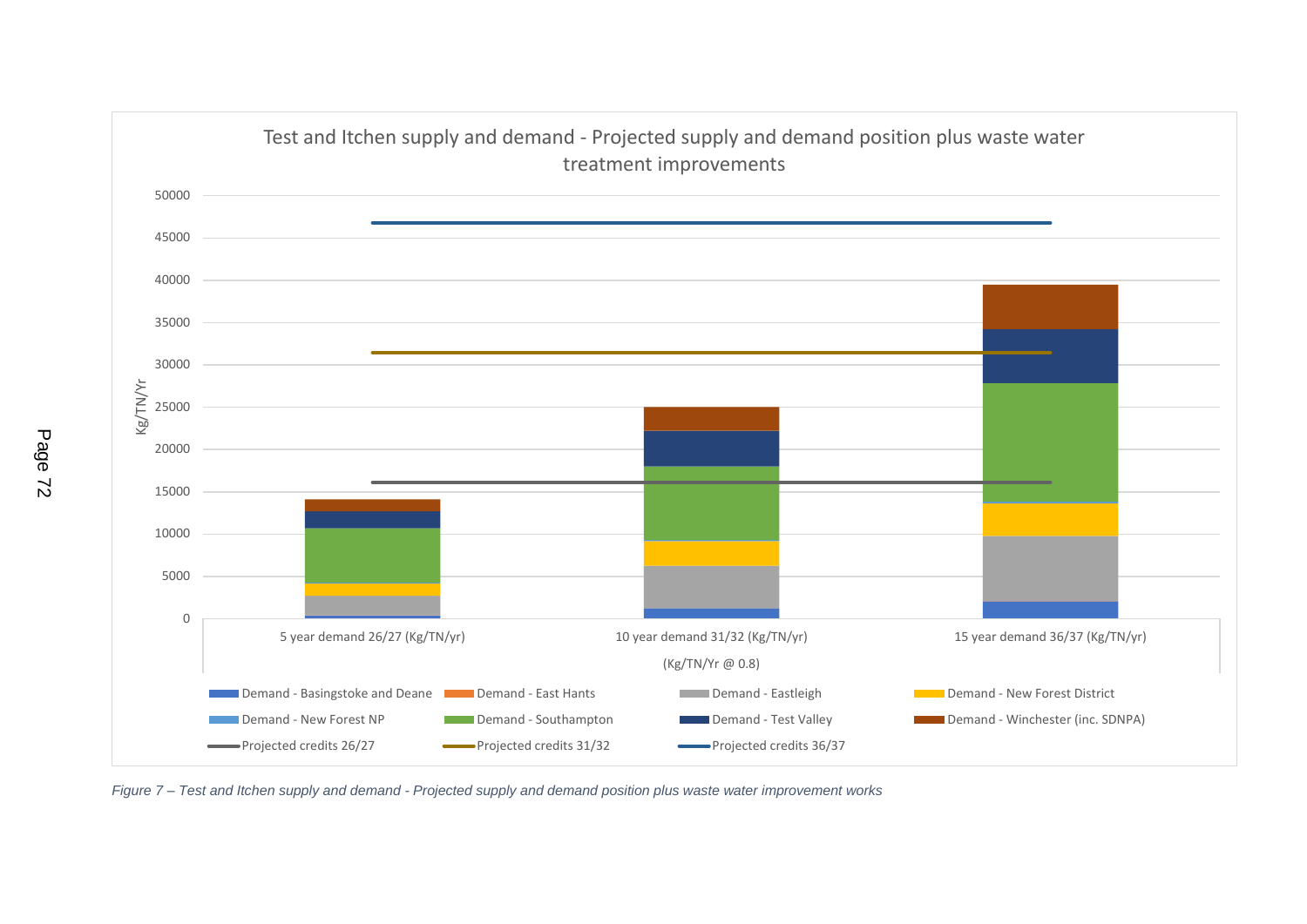## Test and Itchen Catchment Summary

- 3.11 The Test Valley catchment has a current supply of strategic mitigation for approximately 2,000 dwellings. There are a number of emerging mitigation schemes at varying stages of development within the catchment. However, it is considered likely that delivery of mitigation schemes would need to substantially increase, or waste-water treatment work improvements be made, to meet future demand. It is considered very likely that a combination of both will be required to meet long term demand.
- 3.12 The Environment Agency is currently undertaking a review of waste-water treatment work permit limits in the Solent sub-region. It is expected that this review will be undertaken in order for Southern Water to request the required budget for improvements within the next funding cycle (AMP 8 2025-2030).
- 3.13 Delivery of new schemes in the Test and Itchen catchment may also be substantially accelerated by the introduction of the Solent Nutrient Market Pilot, as well as the ongoing work undertaken by local planning authorities, Hampshire and Isle of Wight Wildlife Trust and other stakeholders.

### Solent Nutrient Market Pilot

3.14 The Solent Nutrient Market Pilot is the operating name of the work referred to in previous reports as the Defra Trading Pilot. In late 2021 Defra appointed a consortium led by EnTrade to design and operate the Pilot Nutrient Market for the Solent. The consortium is made up of the members shown in table 2 and aims to support landowners to make long term land-use changes in the Test and Itchen Catchment that reduce nitrogen pollution and deliver wider environmental benefits; and enable new developments to meet the requirement to deliver Nutrient Neutrality on protected sites. It is currently anticipated that the Market Pilot will commence operation by autumn 2022.

| En Trade              | A Wessex Water business that creates and operates on-line markets   |
|-----------------------|---------------------------------------------------------------------|
|                       | for nature-based solutions                                          |
| Arcadian Ecology      | Hampshire and Isle of Wight Wildlife Trust's ecological             |
|                       | consultancy. They are leading the engagement with landowners        |
| Arup                  | Leading the establishment of the Trading Platform Management        |
|                       | System and the User Testing of the Platform                         |
| University of Exeter  | Leading the design and development of the market settlement         |
|                       | process.                                                            |
| <b>Wheatley Young</b> | Specialists in environmental policy and strategy, are leading the   |
| and Partners          | design of the nutrient market and supporting market information and |
|                       | communications.                                                     |

*Table 2 - EnTrade consortium members*

### **4. Summary and next steps**

4.1. It is clear from the evidence in this report that there is now a fully functioning, privately led, nitrogen mitigation market within the Solent sub-region. Currently, all development within the Solent sub-region has an available strategic mitigation scheme available. In the Test and Itchen and East Hants catchments, the two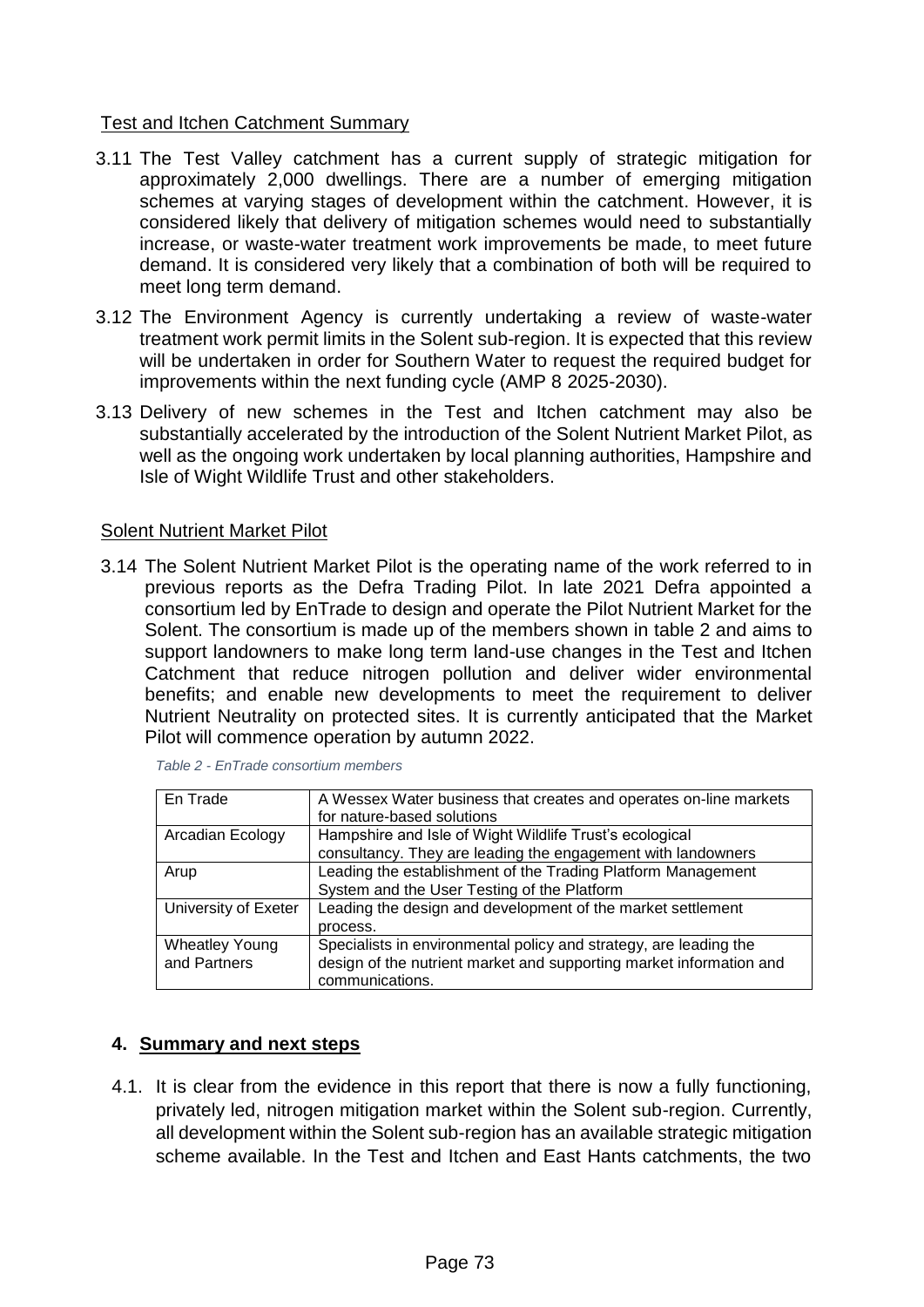main catchments for housing delivery, there are multiple strategic mitigation options available to developers.

- 4.2. In the East Hampshire catchment, supply of mitigation measures is considered likely to keep up with demand due to sufficient schemes in development to justify the projected supply assumptions. As such, planned development will be able to meet its mitigation requirements, through the provision of strategic private mitigation, in the short medium and long term. This statement does not underestimate the level of work required in bringing these mitigation solutions forward to the point that the mitigation can be secured against a development. Further monitoring and reporting is required to ensure that delivery of strategic mitigation sites continue.
- 4.3. In the Test and Itchen catchment it is considered unlikely that supply will keep up with demand and that interventions are required to increase supply. The lack of confidence in supply meeting demand in the future is based on the much higher mitigation demand formed by waste-water treatment works in the Test and Itchen catchment, as well as a relatively low amount of emerging schemes currently in development. There is currently enough strategic mitigation within the Test and Itchen catchment to satisfy demand for 12-18 months and the impact of the Solent Nutrient Trading Pilot and delivery of open market sites will need to be closely monitored during this period to ascertain if any further interventions are required.
- 4.4. The SEPO will produce further supply and demand reports on a six-monthly basis in order to be able to recommend further interventions should the supply of mitigation fail to meet demand in the future. The summer 2022 update will also allow further analysis of the impact of on-site mitigation in relation to the demand for strategic mitigation.
- 4.5 In addition to updates on nutrient neutrality, it is recognised that land use policy for environmental gain is rapidly changing in a number of different ways. These changes are through instruments such as the Environment Act and policies such as Net Zero with Nature. In order to understand the potential impacts on sustainable growth the SEPO intends to work with the work of the Greenprint for South Hampshire to report on the current relationship between development and environmental gain, as well as a review of the potential impact of future proposed changes such as biodiversity net gain requirements. This is all likely to be needed as part of the LPA response to the Environment Act and PfSH is well placed to develop a coordinated approach for the sub-region.
- 4.6 The Solent sub-region is at the forefront of delivering strategic solutions to issues such as nutrient neutrality on a cross boundary basis. It is clear that the work undertaken by PfSH at a strategic level is extremely valuable to help inform government as to the feasibility and effectiveness of its policies, and the impact that these policies may have on sustainable growth.